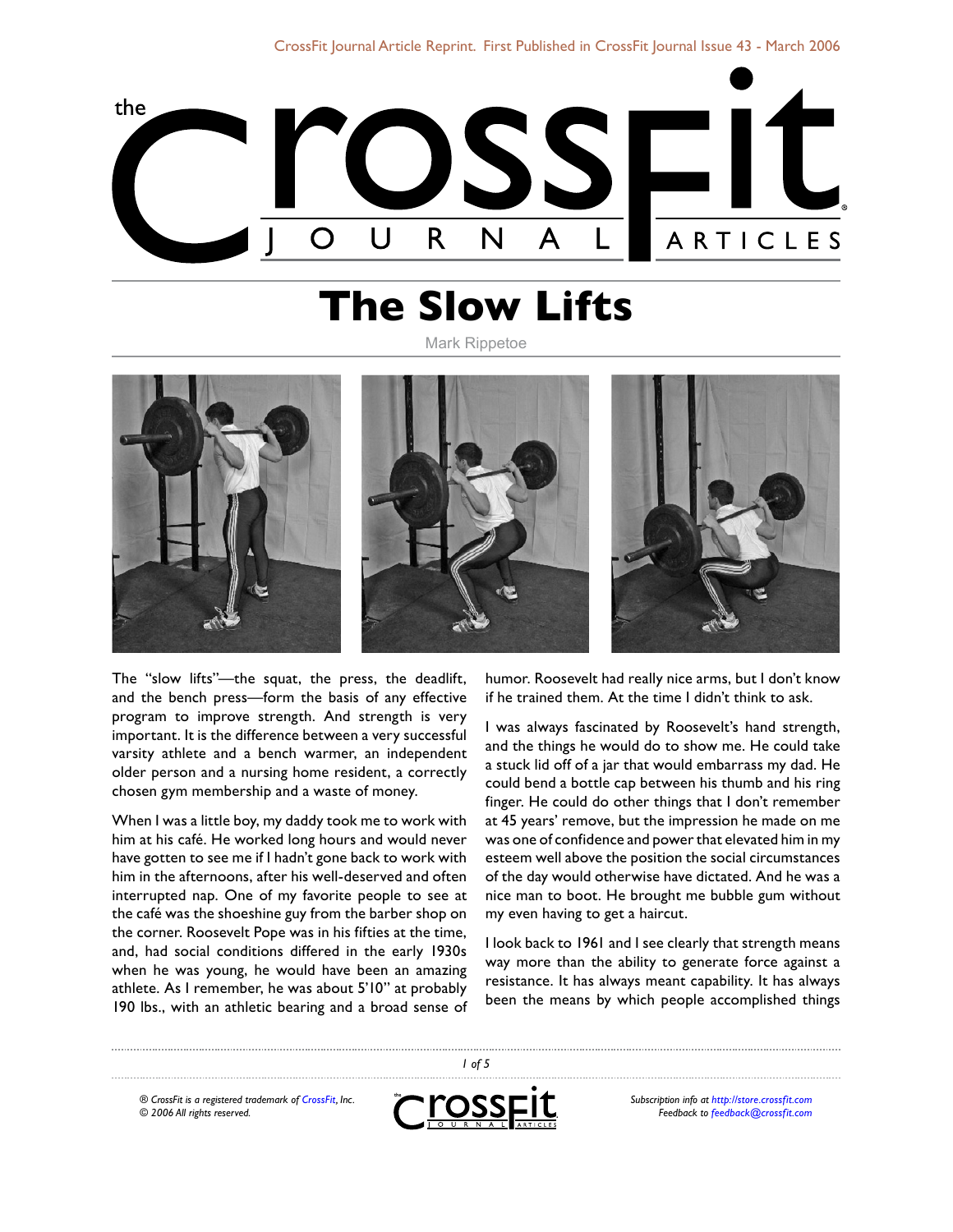in interaction with their environment. Its acquisition has always improved the acquirer in more ways than intended.

Strength is the ability to generate force against a resistance, irrespective of the movement produced by doing so. If the resistance doesn't move at all, the force exerted against it is still measurable with the right tools, and the muscular effort used is said to be "isometric," wherein the muscles stay the same length. If the movement of the resistance is controlled by something other than the muscular effort (by the exercise or measurement device, since this cannot occur otherwise), the movement is said to be "isokinetic." This is a silly thing, like a quadriceps isolation, since it does not occur in nature, or under any circumstances the human body is designed to accommodate.

When we consider movement that is controlled by the muscular force applied to the resistance, power becomes an important concept. Power is force applied to a resistance that causes the object providing the resistance to accelerate, or change velocity. Force applied to a stationary force plate is a measurable quantity, but it is not power. Movement is required for power to exist. In the weight room, if the weight on the bar stays the same, the bar moves faster when more power has been applied to it. If the weight gets lighter, it's obviously easier to move faster, so power would depend on how much faster it gets moved. As the resistance or weight decreases, the lifter's power output decreases as well, due to the inability of a human to continue to move and object faster and faster as its weight decreases. (Humans have inherent limitations in the nervous system and the contractile mechanism of muscle tissue that machines don't have, and as the weight approaches zero this limit velocity takes less and less force to achieve.) The same is true with increasingly heavy weight, but as the weight increases to the point where it's too heavy to lift at all, power decreases all the way to zero, since movement is required for power. At a 1RM, force is very high, while power is very, very low. Powerlifting really is misnamed.

Power—the ability to accelerate—may be the most important ability to display in all sports, even those involving only the accelerated movement of the body, such as gymnastics and diving. In two athletes with exactly the same skill level, the more powerful of the two will be the better athlete, since the more powerful one can utilize those skills more efficiently.





In all of sport, the highest power outputs ever measured occur during the second pull of the snatch. I would guess that the lowest would occur in the posedown at the Mr. Olympia, but I may be wrong.

*® CrossFit is a registered trademark of [CrossFit,](http://www.crossfit.com) Inc. © 2006 All rights reserved.*



 *of 5*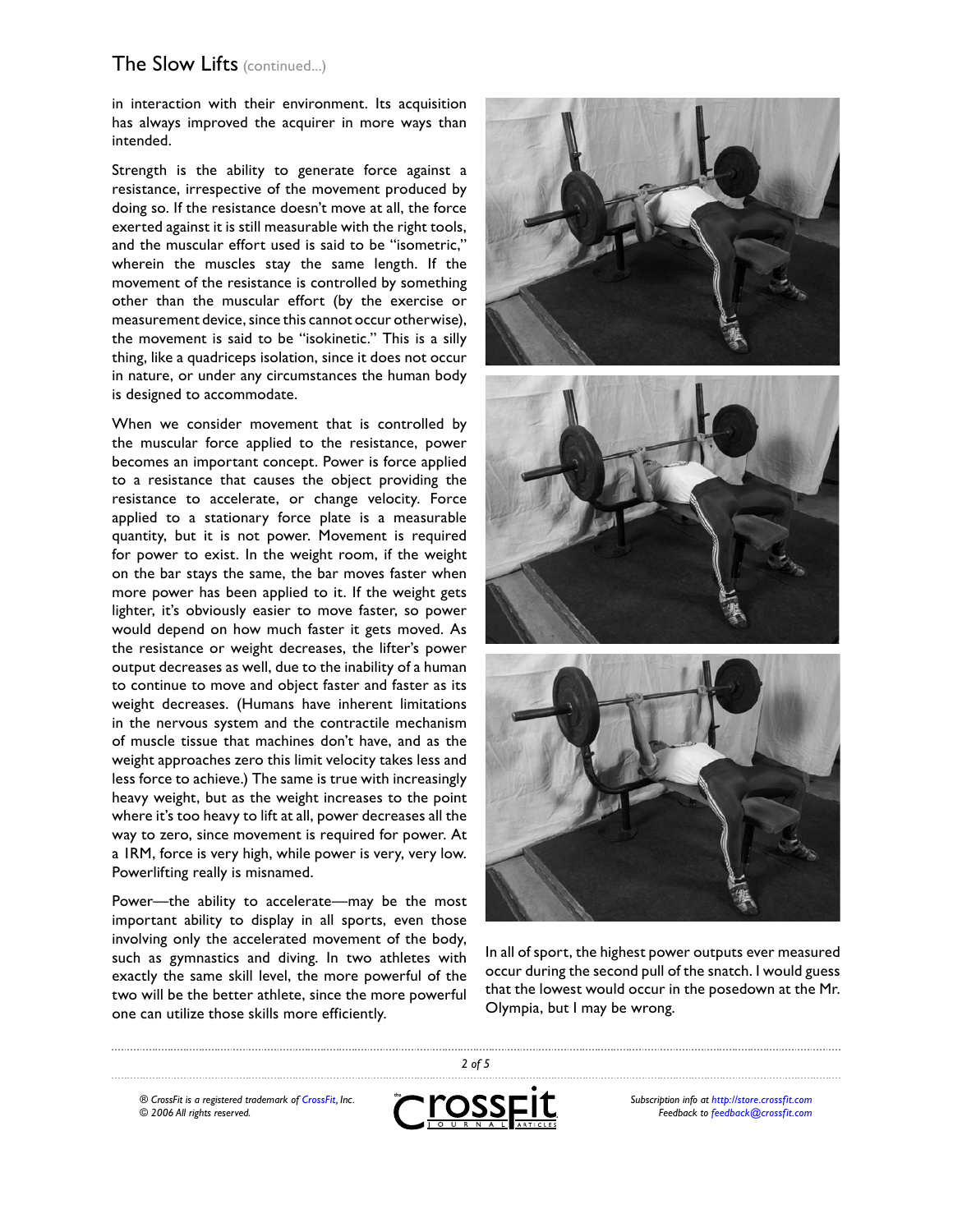Strength contributes to power by providing the force involved in the acceleration, which is obvious. Equally obvious is the fact that strength improvement will improve power, although there are other factors involved that depend on the efficiency of an individual's nervous system.

Less obvious is the subtle role that strength plays indirectly in the execution of the movements that depend on power, both sports skills and power-dependent training exercises. In all expressions of power, there are elements of the kinetic chain that generate the force that produces the acceleration, and there are elements that transfer the force to the resistance.

For example, in a clean the power is generated by the extension of the knees and hips at the feet against the ground, and it is transferred up the back and down the arms to the bar. The efficient transfer of power along the trunk segment is possible only if the muscles that stabilize the trunk are able to hold it in perfect isometric contraction during the transfer. Any laxity in the back causes some of the power that would ideally get to the bar to be absorbed elsewhere. In the same way that towing a car with a long spring is not as good an idea as using a chain, a mobile body segment absorbs force that an immobile segment would transmit.

The muscles that hold the segment immobile are therefore critical to its function in the kinetic chain. A loose back during the clean produces an unfinished pull, as well as an unpredictable bar path, since varying amounts of force get to the bar. And the muscles' ability to hold an isometric contraction depend on their ability to produce sufficient force to hold all the mobile segments of the vertebral column perfectly immobile while a tremendous load is trying its best to move them. That ability to produce force is strength.

The squat, press, deadlift, and bench press all incorporate the isometric and dynamic components of the quick lifts—the snatch and the clean and jerk—because they are multijoint movements that involve lots of muscles doing lots of things during the movement. The slow lifts can all be done fast themselves, and can therefore be used to develop power as well as strength. Louie Simmons didn't invent the idea, but he taught us the lesson.

In contrast, the quick lifts cannot be done slow, and are always used to train power. They cannot be used as strength exercises, since their execution requires a high bar velocity: a slow snatch will not rack; a slow clean is a deadlift. The squat can be done with heavy weights that preclude high velocities, but it requires high force levels, and so allows force production to be trained. In novices, any movement that uses weights that are heavier than have been lifted before can produce strength increases, since they are thoroughly unadapted to force production, and the isometric effort used in the clean and snatch will develop strength in these people. But in more advanced lifters the quick lifts are not useful for developing strength, since strength is not the limiting factor in their execution.

Of greater interest to the general public is the relationship between strength and endurance training. The media, damn near all of it, in collusion with doctors, physical therapists, athletic trainers, "exercise physiologists,"



*® CrossFit is a registered trademark of [CrossFit,](http://www.crossfit.com) Inc. © 2006 All rights reserved.*



 *of 5*

*Subscription info at [http://store.crossfit.com](http://journal.crossfit.com) Feedback to [feedback@crossfit.com](mailto:feedback@crossfit.com)*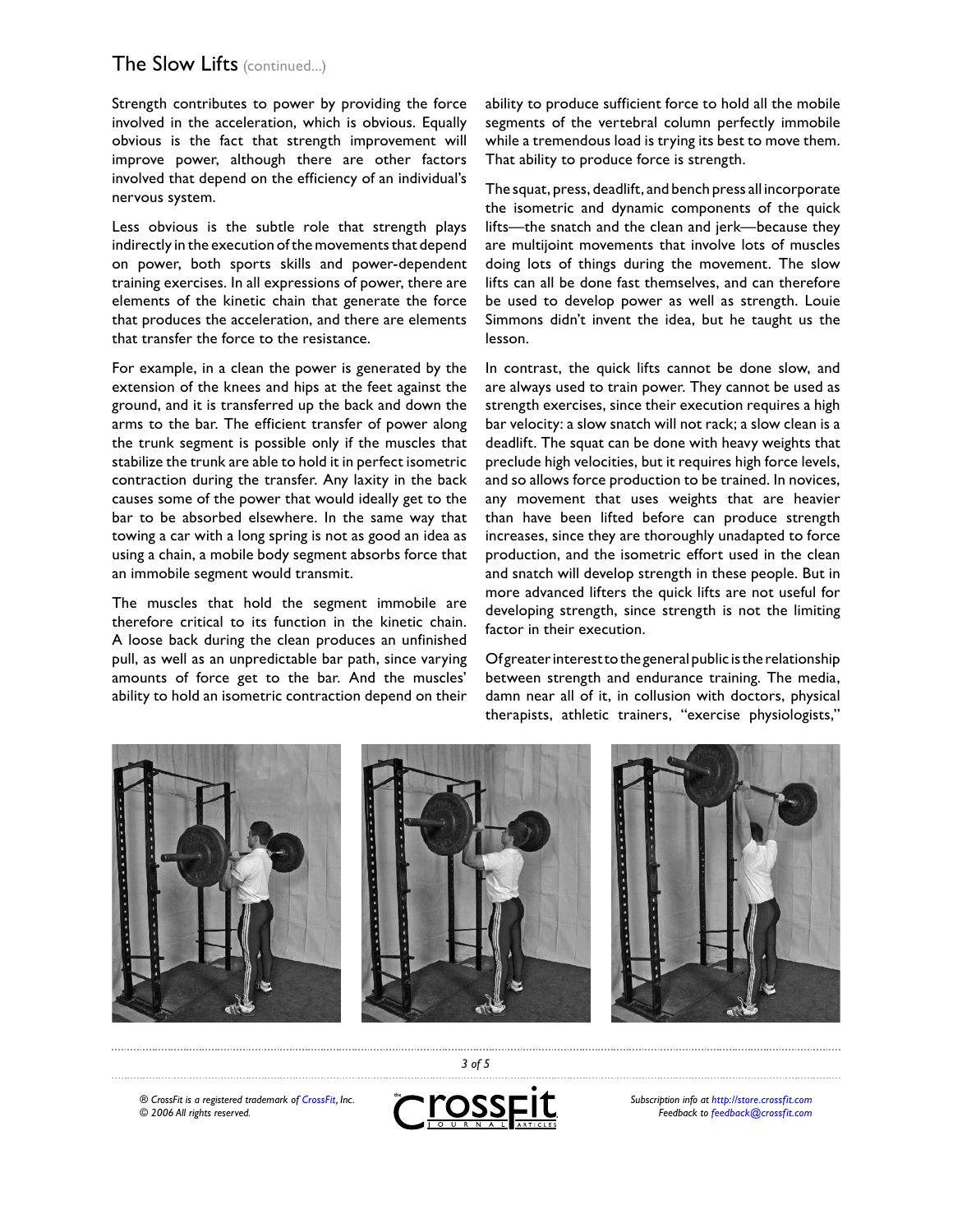high school coaches, the ACSM, the YMCA, Dr. Phil, Jake, Tony, and various other experts, have all managed to equate fitness with aerobic exercise. The cruel fact is that strength training contributes mightily to endurance/ aerobic training, and endurance training contributes essentially nothing to strength training.

Here's why. Let's take the example of a cyclist riding in the Hotter 'N Hell Hundred, which is after all the largest sanctioned bicycle race in the world, right here in Wichita Falls, Texas. This cyclist, riding down the mind-numbingly flat roads of Wichita County, will be able to maintain a speed of about 18 mph for an agonizingly extended period of time in the sweltering August morning, unless he is killed prematurely by an inattentive oilfield worker driving onto the road, blinded by sweat and dust. This poor bastard is able to maintain his 18 mph pace by applying a uniform amount of force, x pounds, to each pedal stroke. (Let's ignore that fact that he uses a complicated circular stroke, and just assume that he is pushing his pedals like most everybody does on a bicycle.) Let's say that we force him to do the unthinkable and perform a correct squat in order to assess his lower body strength. After much whining about his knees and how the squat doesn't really correctly simulate the range of motion of cycling, he manages a 1RM with 135 pounds. So his pedal force constitutes a percentage of his squatting force, x/135. (This 1RM deal is just for the sake of illustration. I am a moral man, and I would never test a cyclist, or any other untrained squatter, at 1RM.)

Now, we blackmail him into training the squat for 8 weeks by threatening to release the pictures we took of him squatting. After an initial period of easy work to allow time for him to adapt to the unfamiliar eccentric component of the training—which is absolutely necessary when training cyclists—he increases his 1RM squat from 135 pounds to 270 pounds, a doubling of his effective leg strength.

What happens to his pedal force at 18 mph as a percentage of his max squat? It goes from x/135 to x/270. It is reduced by half. Because leg strength doubled, it now takes half of his previous force production capacity against the pedals to maintain the same 18 mph pace. He is stronger, and so he doesn't have to work as hard to do the same work.

This analysis applies at some level to every activity that requires repeated submaximal contractions. By lowering the relative intensity of each individual effort, the cumulative effort is reduced, and depending on the range of motion of the activity, may even be shifted farther toward the oxidative end of the metabolic continuum, which fuels long slow distance efforts.

Although squats and all the other slow lifts depend on the phosphocreatine/glycolytic energy regime, they have the ability to positively influence activities that are primarily oxidative in nature. By increasing strength and improving the efficiency of each component contraction, strength training makes an important contribution to every type of athletic activity.

But what about endurance training's benefit to strength training? There is none. Activities that utilize oxidative metabolism do not depend on force production, and so do not produce strength. Anything you can do for an uninterrupted two hours can't be that hard, in terms



*® CrossFit is a registered trademark of [CrossFit,](http://www.crossfit.com) Inc. © 2006 All rights reserved.*



 *of 5*